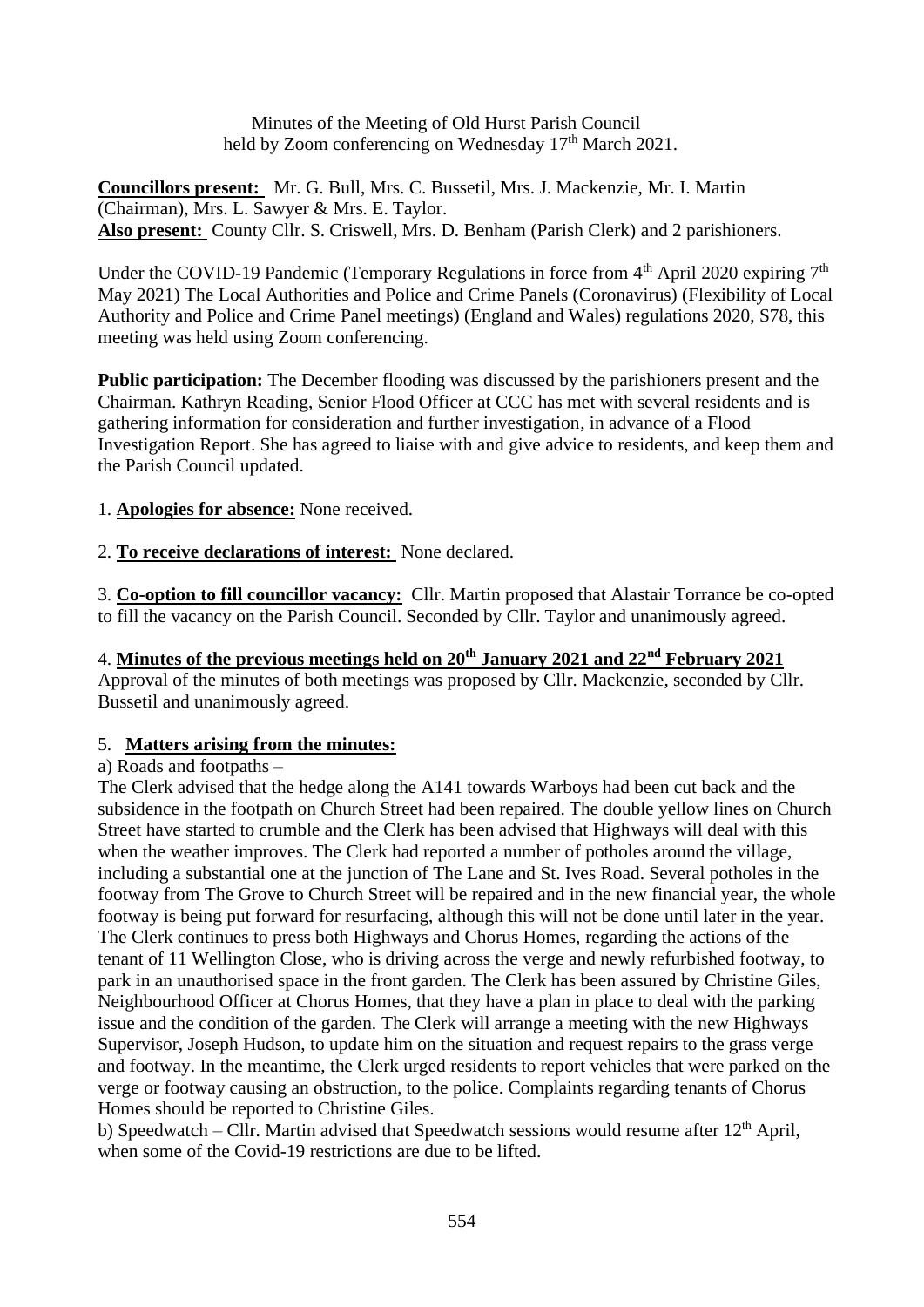c) Wheatsheaf Crossroads – Cllr. Criswell advised that he was confident that HDC would approve £500,000 of CIL funding which would be put towards CCC's £1.2 million traffic light scheme for the crossroads. Drawings will be produced over the summer with installation later in the year. The Chairman wished to record the Parish Council's thanks to County Cllr. Criswell for all his hard work on this project.

# 6. **Finance.**

a) Payment of outstanding debts.

Cllr. Mackenzie proposed retrospective approval of payments (1) to (5). Seconded by Cllr. Bull and unanimously agreed.

(1) Cq. No. 000681 - £27.54, K & M Lighting Services Ltd., quarterly street lighting maintenance.

(2) Cq. No. 000682 - £197.35, Mrs. D. Benham, wages & expenses of Parish Clerk for January.

(3) Cq. No. 000683 - £0.80, HMRC, PAYE for January.

(4) Cq. No. 000684 - £216.51, Mrs. D. Benham, wages & expenses of Parish Clerk for February.

(5) Cq. No. 000685 - £0.80, HMRC, PAYE for February.

b) Current position.

A copy of the receipts and payments, bank reconciliation and bank statement had been sent to all councillors prior to the meeting.

c) Internal audit.

Councillors unanimously agreed that the internal audit should be carried out by Evolve Tax & Accountancy.

7. **Planning** – Update on previous applications.

20/01318/TREE – Fell two elm trees, land near junction between The Lane and St. Ives Road. In progress.

20/02285/HHFUL – Side and front extension No1 Trinity Hall Cottage. New timber shared garage No1 & No2 Trinity Hall Cottage, Church Street, Old Hurst. Approved by HDC.

21/00040/FUL – Proposed steel frame lean-to to existing on site building. Church Farm, Church Street, Old Hurst, PE28 3AF. In progress.

## 8. **Correspondence:**

Forwarded to councillors:

- a) Cambridge Children's Newsletter.
- b) Cambridgeshire & Peterborough Against Scams Partnership updates.
- c) HDC's Flooding Review Scoping document.
- d) IHMC Incident reports.
- e) CCC Consultation on Local Validation List requirements.
- f) Roadworks and Events Bulletin
- g) Cambridgeshire Home Energy Support Service, Parish Forum online meeting.
- h) Stand Firm, social media toolkit.
- i) Stagecoach V2 timetable.
- j) A141 Have your say. News of the improvement options.
- k) Roadmap for lifting lockdown.
- l) Tour of Cambridgeshire 2021.
- m) Click it Local and social media workshops.
- n) Way to Go, HDC publication.
- o) Cambridgeshire & Peterborough Future Parks Volunteering Development workshop.
- p) HDC press release Flooding preparedness and response.
- q) Transfer of public transport function to Cambridgeshire & Peterborough Combined Authority.